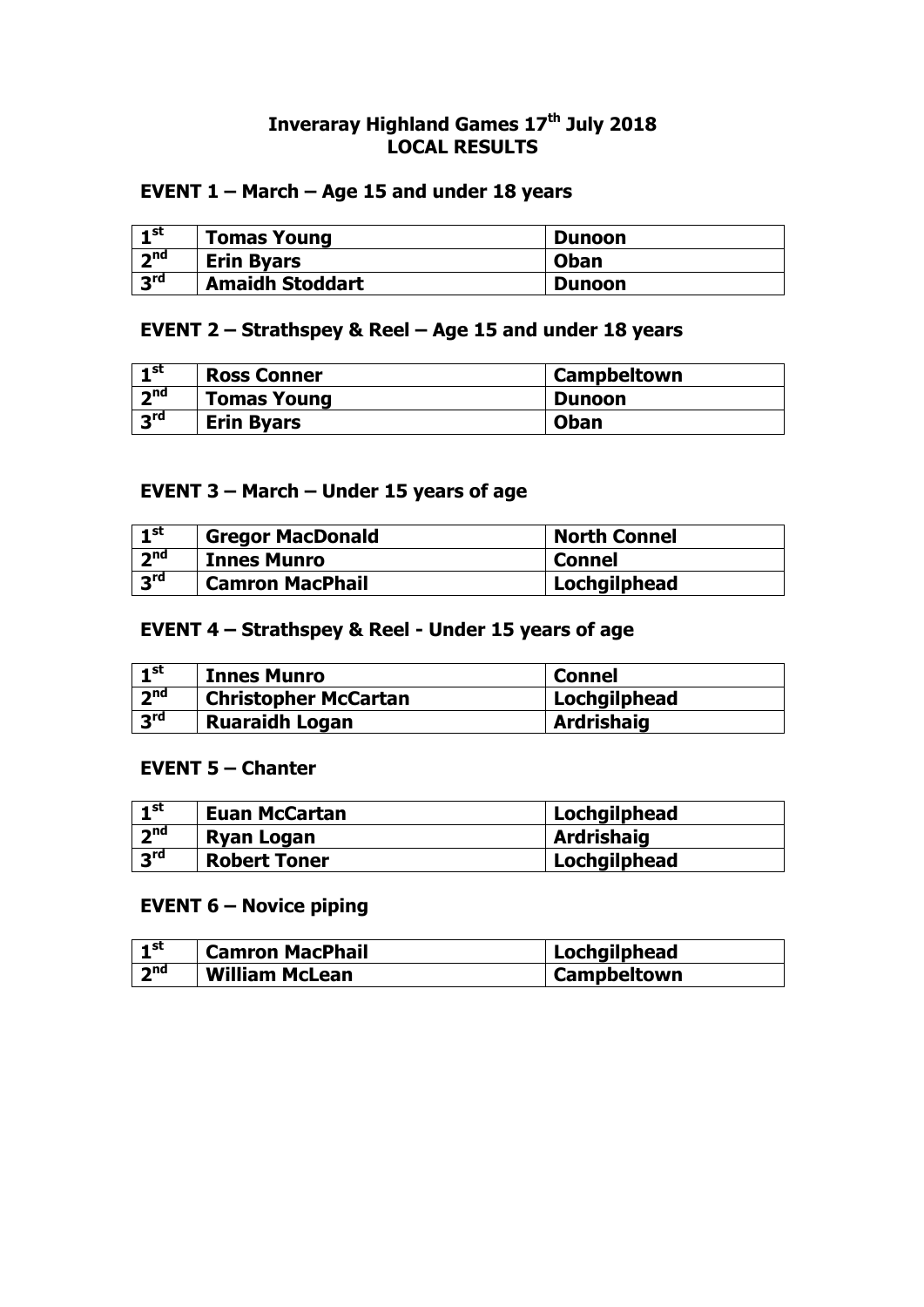# **Inveraray Highland Games 17<sup>th</sup> July 2018 JUNIOR EVENTS – OPEN**

# **EVENT 7 – March – Under 18 years**

| $\mathbf{I}^{\mathsf{st}}$ | <b>Anna Smart</b>           | <b>Auckland</b>     |
|----------------------------|-----------------------------|---------------------|
| 2 <sub>nd</sub>            | <b>Gregor MacDonald</b>     | <b>North Connel</b> |
| 3 <sup>rd</sup>            | <b>Brodie Watson Massey</b> | <b>Edinburgh</b>    |
| 4 <sup>th</sup>            | <b>Ross Conner</b>          | Campbeltown         |

# **EVENT 8 – Strathspey & Reel – Under 18 years**

| 1 <sup>st</sup>            | <b>Ross Conner</b>          | <b>Campbeltown</b>  |
|----------------------------|-----------------------------|---------------------|
| 7 <sub>nd</sub>            | <b>Brodie Watson Massey</b> | <b>Edinburgh</b>    |
| 3 <sup>rd</sup>            | <b>Gregor MacDonald</b>     | <b>North Connel</b> |
| $\overline{4}^{\text{th}}$ | <b>Tomas Young</b>          | <b>Dunoon</b>       |

# **EVENT 9 – Piobaireachd – Under 18 years**

| 1 <sup>st</sup> | <b>Brodie Watson Massey</b> | <b>Edinburgh</b>   |
|-----------------|-----------------------------|--------------------|
| 2 <sub>nd</sub> | <b>Anna Smart</b>           | <b>Auckland</b>    |
| 3 <sup>rd</sup> | <b>Tomas Young</b>          | <b>Dunoon</b>      |
| 4 <sup>th</sup> | <b>Ross Conner</b>          | <b>Campbeltown</b> |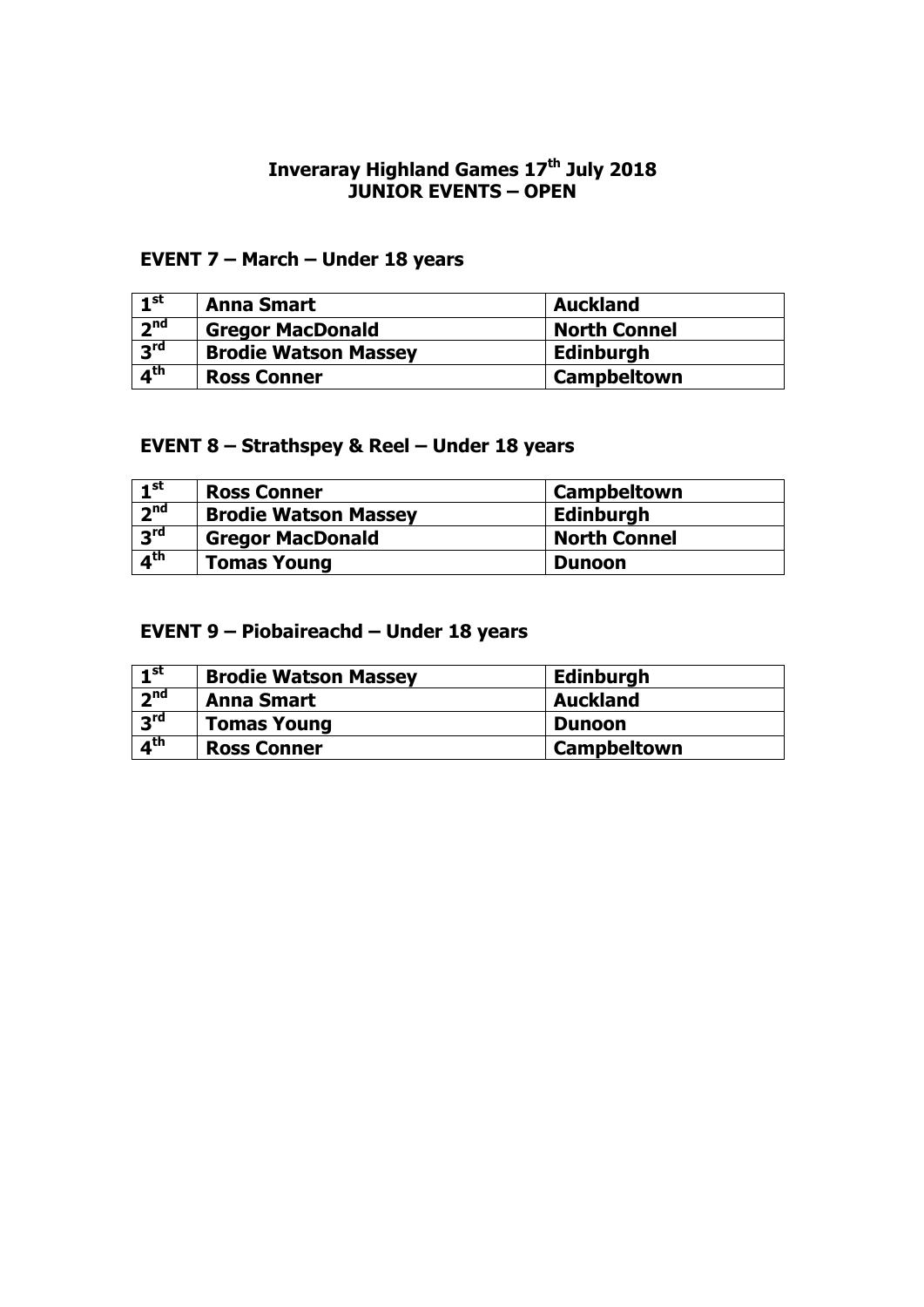#### **Inveraray Highland Games 17th July 2018 SENIOR PIPING A GRADE – OPEN**

## **EVENT 10 – Piobaireachd**

| 1 <sup>st</sup>            | <b>Angus D MacColl</b>    | <b>Benderloch</b> |
|----------------------------|---------------------------|-------------------|
| 2 <sup>nd</sup>            | <b>Jonathan Greenlees</b> | Glasgow           |
| $R^{\text{rd}}$            | <b>Sarah Muir</b>         | Glasgow           |
| $\mathbf{A}^{\text{th}}$   | <b>Connor Sinclair</b>    | <b>Crieff</b>     |
| $\overline{5}^{\text{th}}$ | <b>Alasdair Henderson</b> | <b>Edinburgh</b>  |
| 6 <sup>th</sup>            | <b>Angus J MacColl</b>    | <b>Benderloch</b> |

# **EVENT 11 – March**

| 1 <sup>st</sup>                     | <b>Angus D MacColl</b>    | <b>Benderloch</b>  |
|-------------------------------------|---------------------------|--------------------|
| 2 <sup>nd</sup>                     | <b>Alasdair Henderson</b> | Edinburgh          |
| 3 <sup>rd</sup>                     | <b>Jenny Hazzard</b>      | <b>Edinburgh</b>   |
| 4 <sup>th</sup>                     | <b>Allan Russell</b>      | <b>Keltye</b>      |
| $\overline{\mathbf{5}}^{\text{th}}$ | <b>Peter MacGregor</b>    | <b>Dunfermline</b> |
| 6 <sup>th</sup>                     | <b>Connor Sinclair</b>    | <b>Crieff</b>      |

# **EVENT 12 – Strathspey & Reel**

| 1 <sup>st</sup> | <b>Angus D MacColl</b>    | <b>Benderloch</b> |
|-----------------|---------------------------|-------------------|
| 2 <sup>nd</sup> | <b>Alasdair Henderson</b> | <b>Edinburgh</b>  |
| 3 <sup>rd</sup> | <b>Finlay Johnston</b>    | Glasgow           |
| 4 <sup>th</sup> | <b>Ben Duncan</b>         | <b>Edinburgh</b>  |
| 5 <sup>th</sup> | <b>Donald MacPhee</b>     | <b>Alexandria</b> |
| 6 <sup>th</sup> | <b>Steven Leask</b>       | Glasgow           |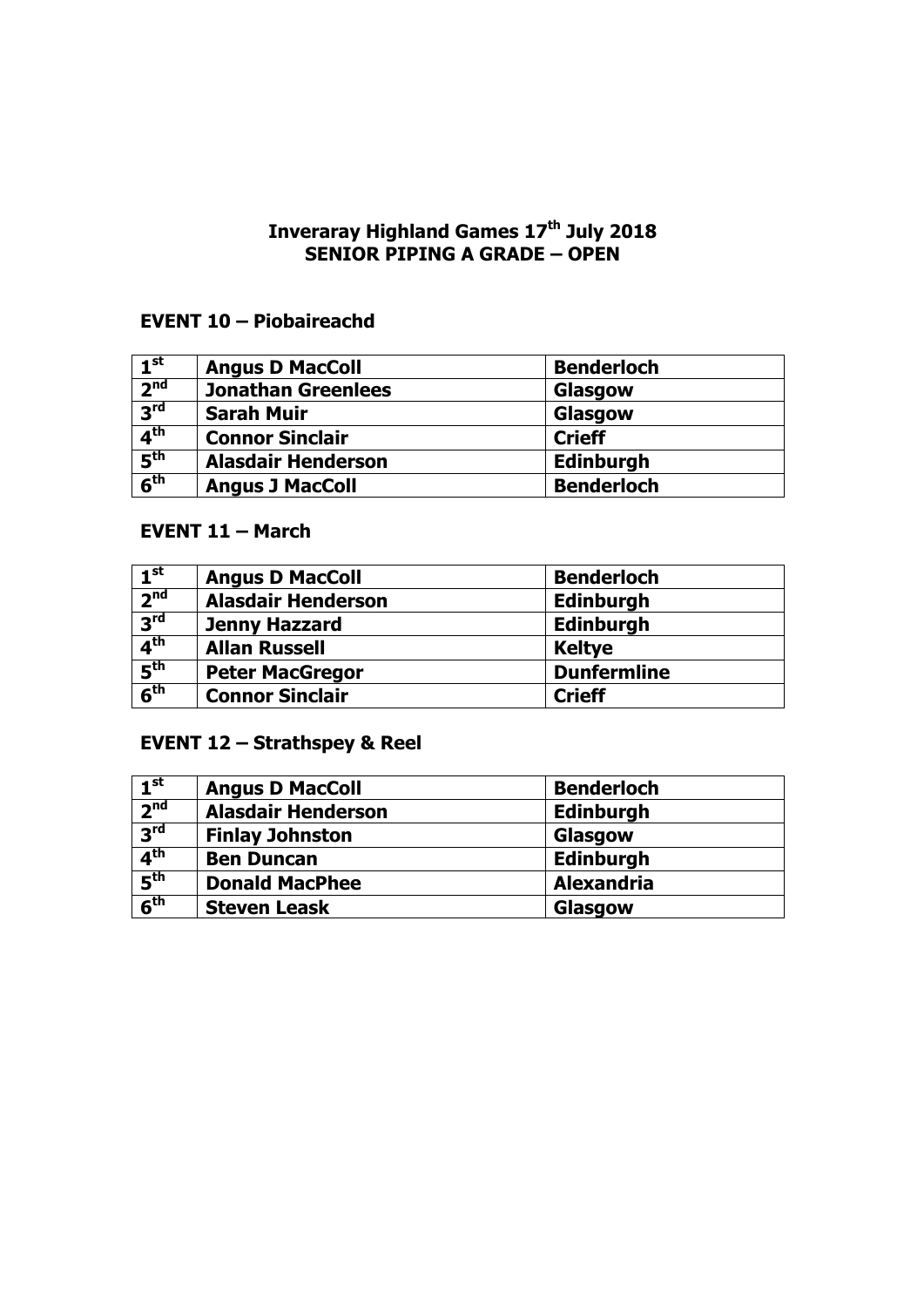#### **Inveraray Highland Games 17th July 2018 SENIOR PIPING B GRADE – OPEN**

## **EVENT 13 – Piobaireachd**

| 1 <sup>st</sup>                     | <b>Kris Coyle</b>       | <b>Carrickfergus</b> |  |
|-------------------------------------|-------------------------|----------------------|--|
| 2 <sup>nd</sup>                     | <b>Jamie Elder</b>      | <b>Auchtermuchty</b> |  |
| $R^{\text{rd}}$                     | <b>Peter MacGregor</b>  | <b>Dunfermline</b>   |  |
| 4 <sup>th</sup>                     | <b>Mael Sicard-Cras</b> | Glasgow              |  |
| $\overline{\mathbf{5}}^{\text{th}}$ | <b>Steven Leask</b>     | Glasgow              |  |
| 6 <sup>th</sup>                     | <b>William Rowe</b>     | <b>West Lothian</b>  |  |

# **EVENT 14 – March**

| 1 <sup>st</sup> | <b>Ciaren Ross</b>      | <b>Clackmannan</b>   |  |
|-----------------|-------------------------|----------------------|--|
| 2 <sup>nd</sup> | <b>Ross Miller</b>      | Glasgow              |  |
| 3 <sup>rd</sup> | <b>Jonathan Simpson</b> | <b>Bo'ness</b>       |  |
| 4 <sup>th</sup> | <b>Andrew Hall</b>      | Glasgow              |  |
| 5 <sup>th</sup> | <b>Kris Coyle</b>       | <b>Carrickfergus</b> |  |
| 6 <sup>th</sup> | <b>Callum Wynd</b>      | <b>Dunblane</b>      |  |

# **EVENT 15 – Strathspey & Reel**

| 1 <sup>st</sup>            | <b>Daniel McDermott</b> | <b>Rothesay</b>      |  |
|----------------------------|-------------------------|----------------------|--|
| $\overline{2}^{\text{nd}}$ | <b>Gavin Ferguson</b>   | Glasgow              |  |
| 3 <sup>rd</sup>            | <b>John Dew</b>         | Glasgow              |  |
| 4 <sup>th</sup>            | <b>Kris Coyle</b>       | <b>Carrickfergus</b> |  |
| 5 <sup>th</sup>            | <b>Ross Miller</b>      | Glasgow              |  |
| 6 <sup>th</sup>            | <b>Jonathan Simpson</b> | <b>Bo'ness</b>       |  |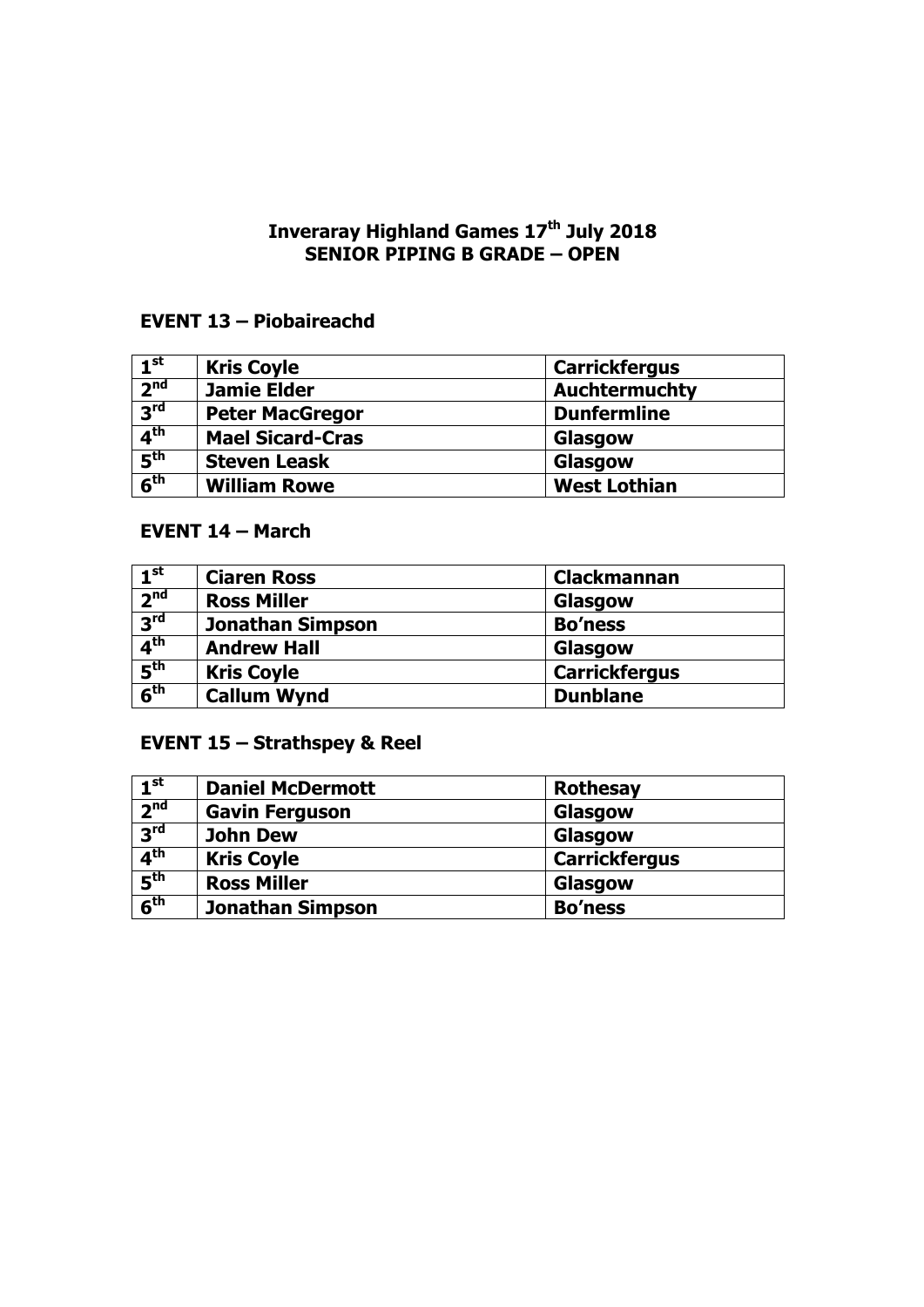#### **Inveraray Highland Games 17th July 2018 SENIOR PIPING C GRADE – OPEN**

## **EVENT 16 – Piobaireachd**

| 1 <sup>st</sup> | <b>Ross Miller</b>        | Glasgow              |
|-----------------|---------------------------|----------------------|
| 2 <sup>nd</sup> | <b>Robert Low</b>         | <b>Cheadle</b>       |
| $R^{\text{rd}}$ | <b>Finlay MacLeod</b>     | <b>Isle of Lewis</b> |
| 4 <sup>th</sup> | <b>Andrew Ferguson</b>    | <b>Dollar</b>        |
| $F_{\rm th}$    | <b>Andrew Chun Kit Yu</b> | <b>Edinburgh</b>     |
| 6 <sup>th</sup> | <b>Brian Mulhearn</b>     | <b>Troon</b>         |

# **EVENT 17 – March**

| 1 <sup>st</sup> | <b>Andrew Ferguson</b>    | <b>Dollar</b>    |
|-----------------|---------------------------|------------------|
| 2 <sup>nd</sup> | Eireann Lannetta-MacKay   | <b>Burrelton</b> |
| 3 <sup>rd</sup> | <b>Ben Mulhearn</b>       | <b>Dundonald</b> |
| 4 <sup>th</sup> | <b>Mael Sicard Cras</b>   | Glasgow          |
| 5 <sup>th</sup> | <b>Andrew Chun Kit Yu</b> | <b>Edinburgh</b> |
| 6 <sup>th</sup> | <b>Andrew Bell</b>        | <b>Catrine</b>   |

# **EVENT 18 – Strathspey & Reel**

| $\boxed{1^{\text{st}}}$ | Eireann Lannetta MacKay | <b>Burrelton</b>     |
|-------------------------|-------------------------|----------------------|
| 2 <sup>nd</sup>         | <b>Finlay MacLeod</b>   | <b>Isle of Lewis</b> |
| 3 <sup>rd</sup>         | <b>Andrew Ferguson</b>  | <b>Dollar</b>        |
| 4 <sup>th</sup>         | <b>Ben Mulhearn</b>     | <b>Dundonald</b>     |
| 5 <sup>th</sup>         | <b>Mael Sicard Cras</b> | Glasgow              |
| 6 <sup>th</sup>         | <b>Lewis Russell</b>    | Livingston           |